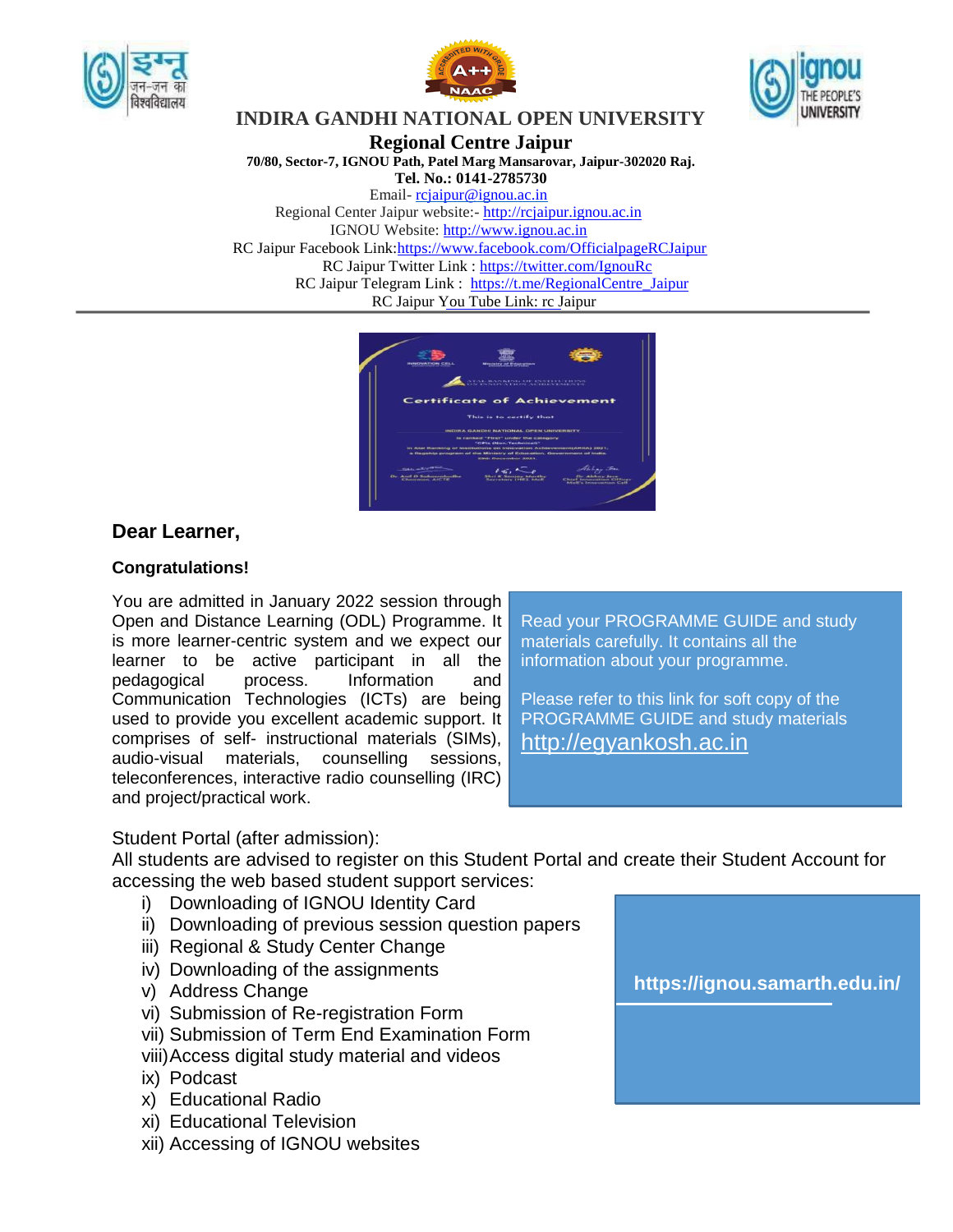### **IGNOU Mobile App for accessing of Study Materials**

IGNOU-e-Content' Mobile App is an Official Mobile App of Indira Gandhi National Open University (IGNOU). This app provides Digital Learning Environment to IGNOU learners and extending Technology Enhanced Learner Support Services to them.

## **Digital Media Platforms of IGNOU RC Jaipur for Learners**

Please join the following links for getting updated information and live notifications regarding induction meeting, counselling sessions, assignments, examination, practicals, project reports, workshop etc.

#### **IGNOU Web Based Support Services**

You can also make use of online links available for different support services. Please go through the following websites to have proper understanding about various formalities to be made by you from time to time for all update.

#### **Induction Meeting**

You are attached with your Study Centre for academic as well as administrative support. Induction Meeting is an important occasion. You not only get oriented in the system but also get an opportunity to meet with your academic counsellors and fellow learners. For getting information about your programme and viewing Induction Meetings held so far please like and log on IGNOU RC Jaipur Facebook Page.

#### **Academic Counselling**

Your Study Centre will provide you counselling schedule. It is also uploaded on RC Jaipur website regularly. You may refer the link <http://rcjaipur.ignou.ac.in/studentcorner/5>

Academic Counselling helps you to comprehend difficult concepts, clarify various doubts and share your views on subject matter to acquire quality education.

Link for downloading the Mobile App for soft copy of the Study Materials [https://play.google.com/store/apps/details?id=](https://play.google.com/store/apps/details?id=ac.in.ignou.Viewer&hl=en_IN&gl=US) [ac.in.ignou.Viewer&hl=en\\_IN&gl=US](https://play.google.com/store/apps/details?id=ac.in.ignou.Viewer&hl=en_IN&gl=US)

Facebook Page of RC Jaipur: **<https://www.facebook.com/OfficialpageRCJaipur>**

Twitter Account of RC Jaipur: **IGNOU RC Jaipur @ IgnouRc: <https://twitter.com/IgnouRc>**

Telegram Channel of RC Jaipur: **Learners RC Jaipur: [https://t.me/RegionalCentre\\_Jaipur](https://t.me/RegionalCentre_Jaipur)**

YouTube Channel of RC Jaipur: **rc Jaipur**

**[www.ignou.ac.in](http://www.ignou.ac.in/)**

**www.rcjaipur.ignou.ac.in**

Information related to the Induction Meetings will be communicated to you on your email, please attend the meeting as per schedule. <https://www.facebook.com/OfficialpageRCJaipur>

Read the study materials before attending counselling sessions. Remember, practical sessions are compulsory to attend. Attend Counselling session regularly for better results

<http://rcjaipur.ignou.ac.in/studentcorner/5>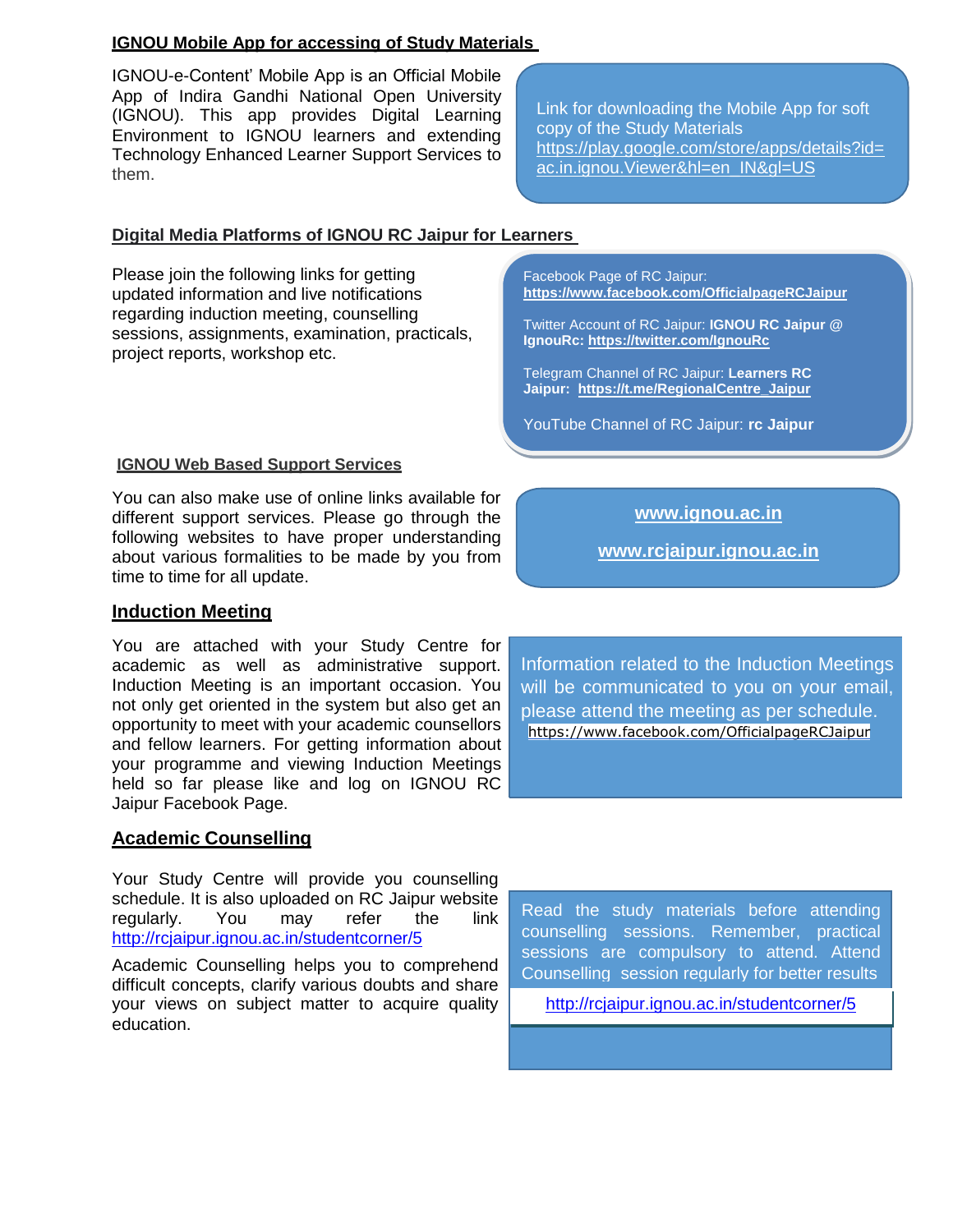## **Assignments**

Assignments carry 30% weightage in a course. It is mandatory that you have to secure at least minimum passing marks in assignments to complete a course successfully. Note that you have to submit the assignments before appearing in Term End Examination of a course.

Submit assignments on time at your Study Centre. You can collect your evaluated assignments from Study Centre.

For actual Date of submission of assignments, please visit the IGNOU website ignou.ac.in

#### **Term End Examination**

IGNOU conducts Term End Examination twice in a year i.e. June and December. Learners can apply online examination form at the IGNOU website.

Note before applying the examination form, please submit the assignment responses at your Study Centre.

**For actual date of submission, please visit the IGNOU website ignou.ac.in**

#### **Re-registration**

The University provides facility for online reregistration of existing learners for 2nd /3rd year for Bachelor / Master Degree Programmes and for subsequent semesters for selected programmes having semester wise registration. For actual date of submission, please visit the IGNOU website ignou.ac.in

Note: Semester based students, please submit your re-registration form in every six month.

| Schedule for submission of Assignments |                              |
|----------------------------------------|------------------------------|
| For June                               | For Dec. TEE                 |
| TEE                                    |                              |
| <b>Submit from</b>                     | <b>Submit from</b>           |
| 1 <sup>st</sup> March to               | 1 <sup>st</sup> September to |
| 31 <sup>st</sup> March                 | 30 <sup>th</sup> September   |
| Last date:                             |                              |
| 15th May, 2022                         |                              |
| can download<br>You                    | assignments from<br>the      |

https://webservices.ignou.ac.in/assignments/

Schedule for submission of Term End **Examination** For June Term End Exam For December Term End Exam Submit from 1<sup>st</sup> March to 31<sup>st</sup> **March** Submit from 1<sup>st</sup> September to 30<sup>th</sup> **September** 

#### Submit the examination form at the IGNOU website through https://exam.ignou.ac.in/

Schedule for submission of Re-registration

| Form                          |                                   |
|-------------------------------|-----------------------------------|
| For January                   | <b>For July Session</b>           |
| <b>Session</b>                |                                   |
| Submit from 1 <sup>st</sup>   | Submit from 1 <sup>st</sup> March |
| September to 31 <sup>st</sup> | to 30 <sup>th</sup> April         |
| October                       |                                   |
|                               |                                   |

Submit the Re-registration form at the IGNOU website for continuation of the next year/semester of your programme through<https://onlinerr.ignou.ac.in/>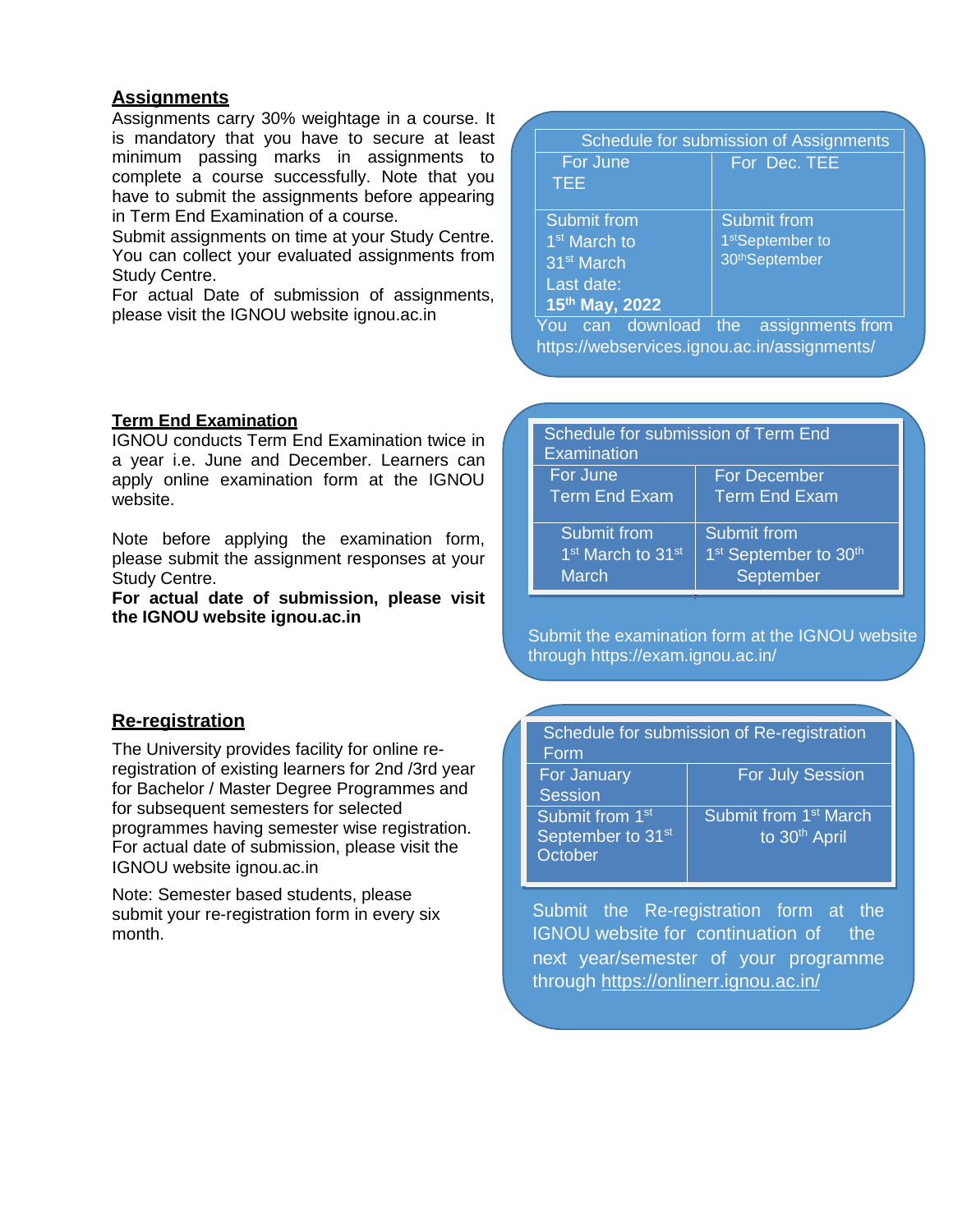#### **IGNOU Gyan Vani (Interactive Radio Counselling)**

Gyan Vani (GV) FM Radio was conceived in 2001 as a network of educational FM Radio Channels operating from various cities in the country. It organizes sessions in morning and evening session from 6 to 10 o'clock. With an aim to enhance and supplement the teaching- learning process through IRC Regional Centre Jaipur also organizes two live interactive sessions on every Tuesday and Saturday at 105.6 MHz from 6-7PM. Learners can interact with the subject experts on Ph. 0141-2371488 various issues of their programme. For the monthly schedule please visit to http://rcjaipur.ignou.ac.in/studentcorner/5

#### **Gyan Darshan Channels**

Gyan Darshan (GD) channel is a major milestone in the field of Educational Television in India. It is a joint venture of the Ministry of Human Resource Development (MHRD), Ministry of Information & Broadcasting (I & B Ministry), PrasarBharati and IGNOU serving as the nodal agency. Launched in the year 2000, GD is a 24-hour educational channel which offers the best of educational programmes covering a variety of subjects and catering to a wide range of viewers. Learners can access Gyan Darshan Channels on IGNOU's Website through the link given in the box.

#### **Gyan Dhara**

Gyandhara is an internet audio counseling service offered by IGNOU. Students can listen to the live discussions by the teachers and experts on the topic of the day and interact with them through telephone, email and also chat mode. When live sessions are not on, Gyanvani Delhi is made available on this platform. The Gyandhara streaming is available for internet users anywhere in the world. Important events broadcast by GV Delhi are also relayed by all GV stations using the Gyandhara feed. Access Gyandhara using the link in the box.





|                              | GYAN DARSHAN TV CHANNEL<br>Available on DTH, Cable TV & IP TV Networks        |
|------------------------------|-------------------------------------------------------------------------------|
| <b><i><u>cairtet</u></i></b> | Airtel DTH Channel No. 442                                                    |
| <b>BAYA (SAW</b>             | Tata Sky DTH - Channel No: 755                                                |
|                              | Sun Direct DTH = Channel No: 596                                              |
| dimitta                      | <b>Dish TV DTH - Channel No: 991</b>                                          |
| hathway                      | Hathway DTH Channel No: 473                                                   |
| <b>Colorado</b>              | In Digital DTH - Channel No: 464 (Delhi)                                      |
| <b>DISN</b>                  | <b>DEN DTH Channel No: 526</b>                                                |
| 142718-22                    | TACTV - Channel No: 576 & 577                                                 |
|                              | and the fiber of financial discovered concerns the case of the first concerns |

<https://www.ignouonline.ac.in/gyandarshan/>